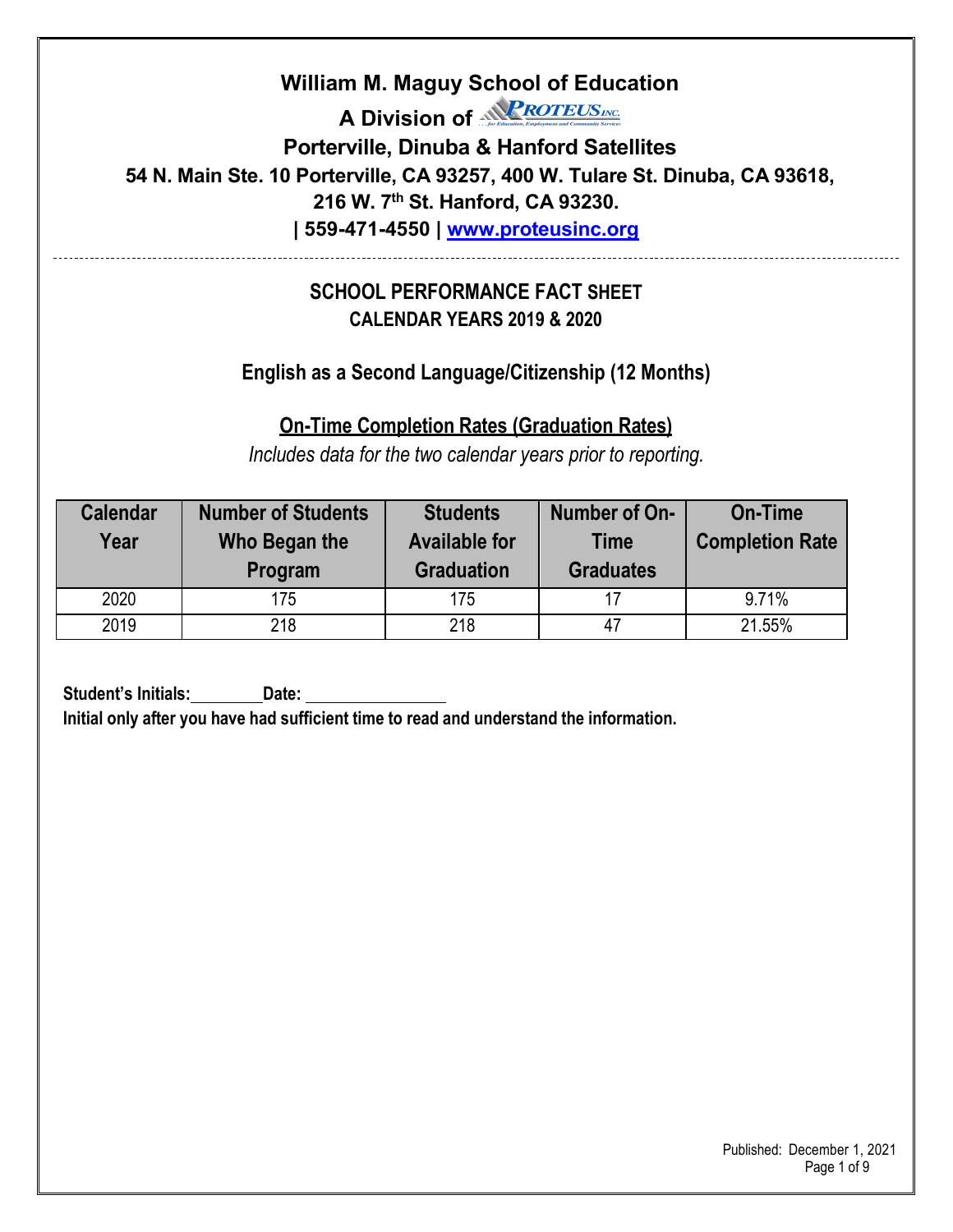**A Division of** *<u>NPROTEUSINC*</mark></u>

**Porterville, Dinuba & Hanford Satellites**

**54 N. Main Ste. 10 Porterville, CA 93257, 400 W. Tulare St. Dinuba, CA 93618,** 

**216 W. 7th St. Hanford, CA 93230.**

**| 559-471-4550 | [www.proteusinc.org](http://www.proteusinc.org/)**

#### **Job Placement Rates** *(includes data for the two calendar years prior to reporting)*

| <b>Calendar</b><br>Year | Number of<br><b>Students</b><br><b>Who</b><br>Began the<br>Program | <b>Number of</b><br><b>Graduates</b> | <b>Graduates</b><br><b>Available for</b><br><b>Employment</b> | Employed<br>in the<br><b>Field</b> | <b>Graduates Placement Rate</b><br>$\frac{0}{0}$<br><b>Employed in</b><br>the<br><b>Field</b> |
|-------------------------|--------------------------------------------------------------------|--------------------------------------|---------------------------------------------------------------|------------------------------------|-----------------------------------------------------------------------------------------------|
| 2020                    | 175                                                                |                                      | N/A                                                           | N/A                                | N/A                                                                                           |
| 2019                    | 218                                                                | 47                                   | N/A                                                           | N/A                                | N/A                                                                                           |

You may obtain from the institution a list of the employment positions determined to be in the field for which a student received education and training. (A list can be obtained from the school, please ask a representative.)

**Job placement rates do not apply to this program. This program is not vocational in nature. We make no claim that this educational program leads to any recognized career, occupation, vocation, job or job title.**

**Student's Initials: Date: Initial only after you have had sufficient time to read and understand the information.**

> Published: December 1, 2021 Page 2 of 9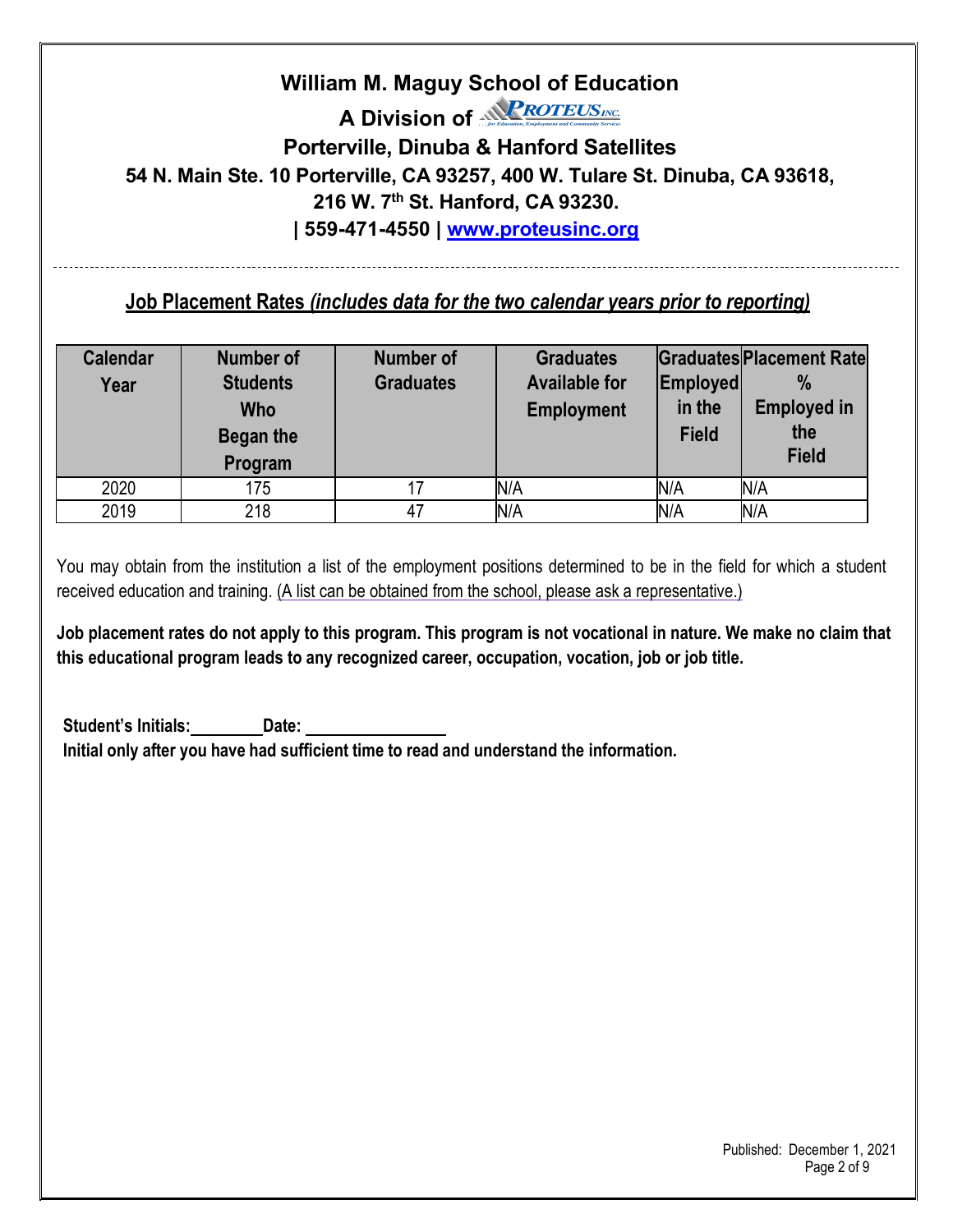# **William M. Maguy School of Education A Division of <b>***RROTEUSINC*</mark> **Porterville, Dinuba & Hanford Satellites 54 N. Main Ste. 10 Porterville, CA 93257, 400 W. Tulare St. Dinuba, CA 93618, 216 W. 7th St. Hanford, CA 93230. | 559-471-4550 | [www.proteusinc.org](http://www.proteusinc.org/)**

#### **Gainfully Employed Categories (***includes data for the two calendar years prior to reporting)* **Part-Time vs. Full-Time Employment**

| <b>Calendar Year</b> | <b>Graduate Employed</b> | <b>Graduates</b>         | <b>Total Graduates</b> |  |  |  |  |
|----------------------|--------------------------|--------------------------|------------------------|--|--|--|--|
|                      | in the Field             | <b>Employed in the</b>   | <b>Employed in the</b> |  |  |  |  |
|                      | 20-29 Hours Per          | <b>Field at Least 30</b> | <b>Field</b>           |  |  |  |  |
|                      | <b>Week</b>              | <b>Hours Per Week</b>    |                        |  |  |  |  |
| 2020                 | N/A                      | N/A                      | N/A                    |  |  |  |  |
| 2019                 | N/A                      | N/A                      | N/A                    |  |  |  |  |

#### **Single Position vs. Concurrent Aggregated Position**

| <b>Calendar Year</b> | <b>Graduate Employed</b><br>In the Field in a single<br><b>Position</b> | <b>Graduates</b><br><b>Employed in the</b><br><b>Field Concurrent</b><br><b>Aggregated</b> | <b>Total Graduates</b><br><b>Employed in the</b><br><b>Field</b> |
|----------------------|-------------------------------------------------------------------------|--------------------------------------------------------------------------------------------|------------------------------------------------------------------|
| 2020                 | N/A                                                                     | N/A                                                                                        | N/A                                                              |
| 2019                 | N/A                                                                     | N/A                                                                                        | N/A                                                              |

#### **Self-Employed / Freelance Positions**

| <b>Calendar Year</b> | <b>Graduate Employed who are Self-</b><br><b>Employed or Working Freelance</b> | <b>Total Graduates</b><br><b>Employed in the Field</b> |
|----------------------|--------------------------------------------------------------------------------|--------------------------------------------------------|
| 2020                 | N/A                                                                            | N/A                                                    |
| 2019                 | N/A                                                                            | N/A                                                    |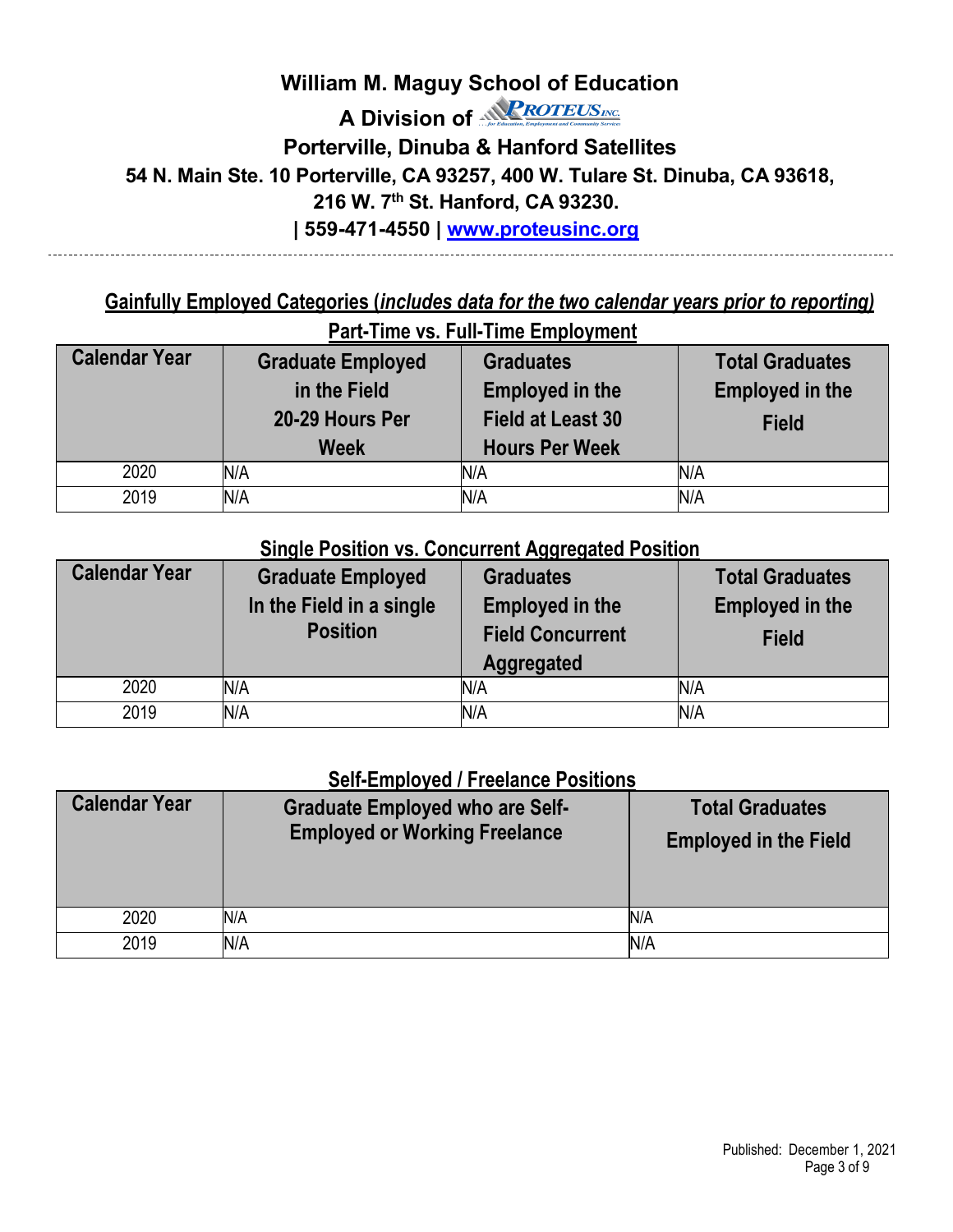#### **William M. Maguy School of Education A Division of** *<u>NPROTEUSINC*</mark></u> **Porterville, Dinuba & Hanford Satellites 54 N. Main Ste. 10 Porterville, CA 93257, 400 W. Tulare St. Dinuba, CA 93618, 216 W. 7th St. Hanford, CA 93230. | 559-471-4550 | [www.proteusinc.org](http://www.proteusinc.org/) Institutional Employment Calendar Year Graduate Employed in the Field who are Employed by the Institution, an Employer Owned by the Institution, or an Employer who Shares Ownership with the Institution. Total Graduates Employed in the Field**  2020 N/A N/A 2019 N/A N/A **Student's Initials: Date: Initial only after you have had sufficient time to read and understand the information. License Examination Passage Rates** *(includes data for the two calendar years prior to reporting)* **Calendar Year Number of Graduates in Calendar Year Number of Graduates Taking Exam Number Who Passed First Available Exam Number Who Failed First Available Exam Passage Rate** 2020 N/A N/A N/A N/A N/A 2019 N/A N/A N/A N/A N/A

Licensure examination does not apply to the English as a Second Language/Citizenship program.

**Student's Initials: Date: Initial only after you have had sufficient time to read and understand the information.**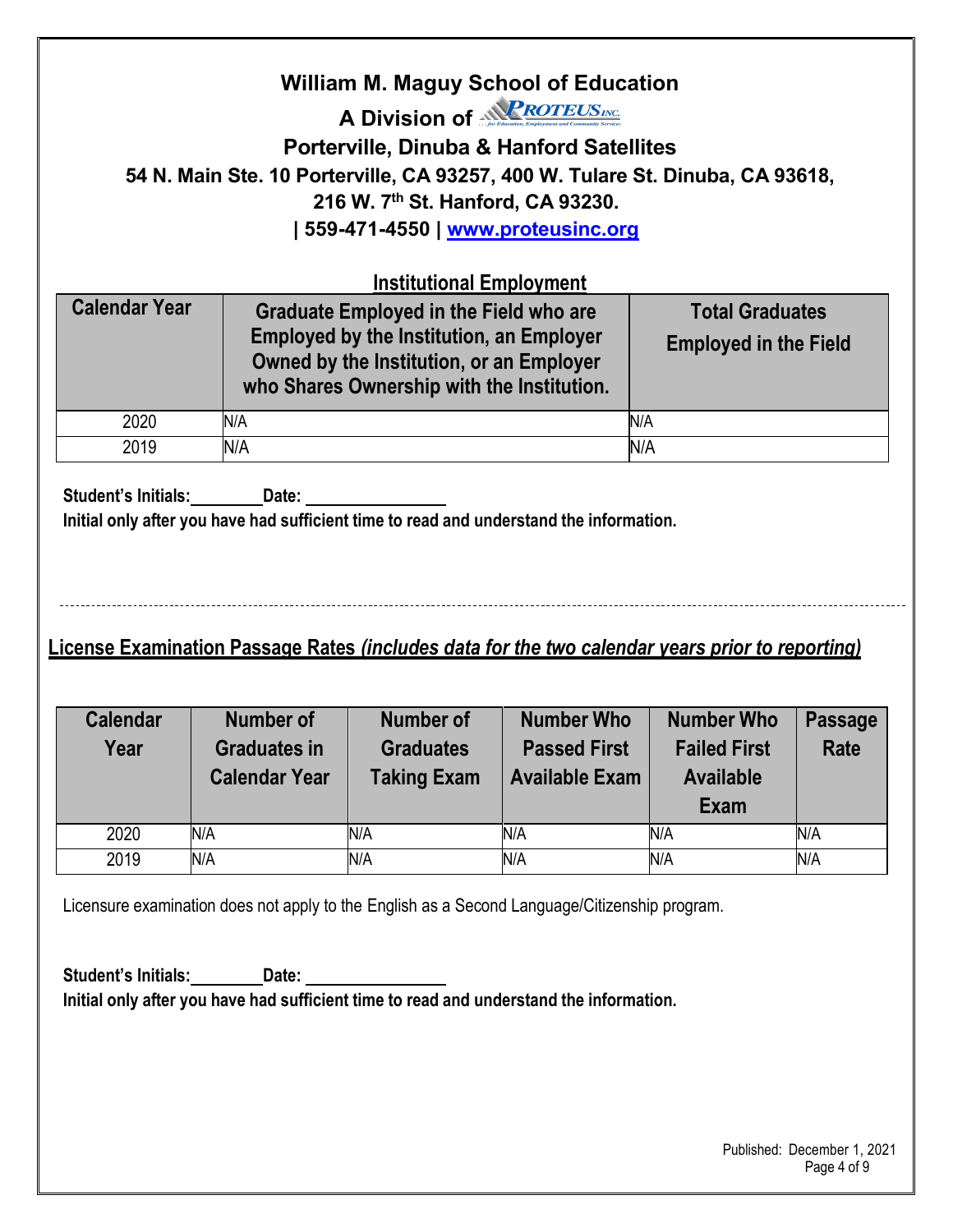# **William M. Maguy School of Education A Division of NPROTEUS**ME **Porterville, Dinuba & Hanford Satellites 54 N. Main Ste. 10 Porterville, CA 93257, 400 W. Tulare St. Dinuba, CA 93618, 216 W. 7th St. Hanford, CA 93230. | 559-471-4550 | [www.proteusinc.org](http://www.proteusinc.org/)**

#### **Salary and Wage Information** *(includes data for the two calendar years prior to reporting)*

**Salary and wage information are not part of this program as this educational program does not lead to any recognized career, occupation, vocation, job or job title.**

**Annual salary and wages reported for graduates employed in the field.**

| <b>Calendar</b><br>Year | <b>Graduates</b><br><b>Available for</b><br><b>Employment</b> | <b>Graduates</b><br><b>Employed</b><br>in the<br><b>Field</b> | $$20,001-$<br>\$25,000 | \$25,001<br>\$30,000 | \$30,001<br>\$35,000 | \$35,001<br>-<br>\$40,000 | \$55,001<br>\$60,000 | <b>No Salary</b><br><b>Information</b><br><b>Reported</b> |
|-------------------------|---------------------------------------------------------------|---------------------------------------------------------------|------------------------|----------------------|----------------------|---------------------------|----------------------|-----------------------------------------------------------|
| 2020                    | N/A                                                           | N/A                                                           | N/A                    | N/A                  | N/A                  | N/A                       | N/A                  | N/A                                                       |
| 2019                    | N/A                                                           | N/A                                                           | N/A                    | N/A                  | N/A                  | N/A                       | N/A                  | N/A                                                       |

A list of sources used to substantiate salary disclosures is available from the school. Information reported on this School Performance Fact Sheet may be requested from the institution's Main Campus by calling (559)471-4550 or in person.

**Student's Initials: Date: Initial only after you have had sufficient time to read and understand the information.**

### **Cost of Educational Program**

Total charges for the program for students completing on time in 2019: \$0. Total charges may be higher for students that do not complete on time.

Total charges for the program for students completing on time in 2020: \$0. Total charges may be higher for students that do not complete on time.

**Student's Initials: Date: Initial only after you have had sufficient time to read and understand the information.**

> Published: December 1, 2021 Page 5 of 9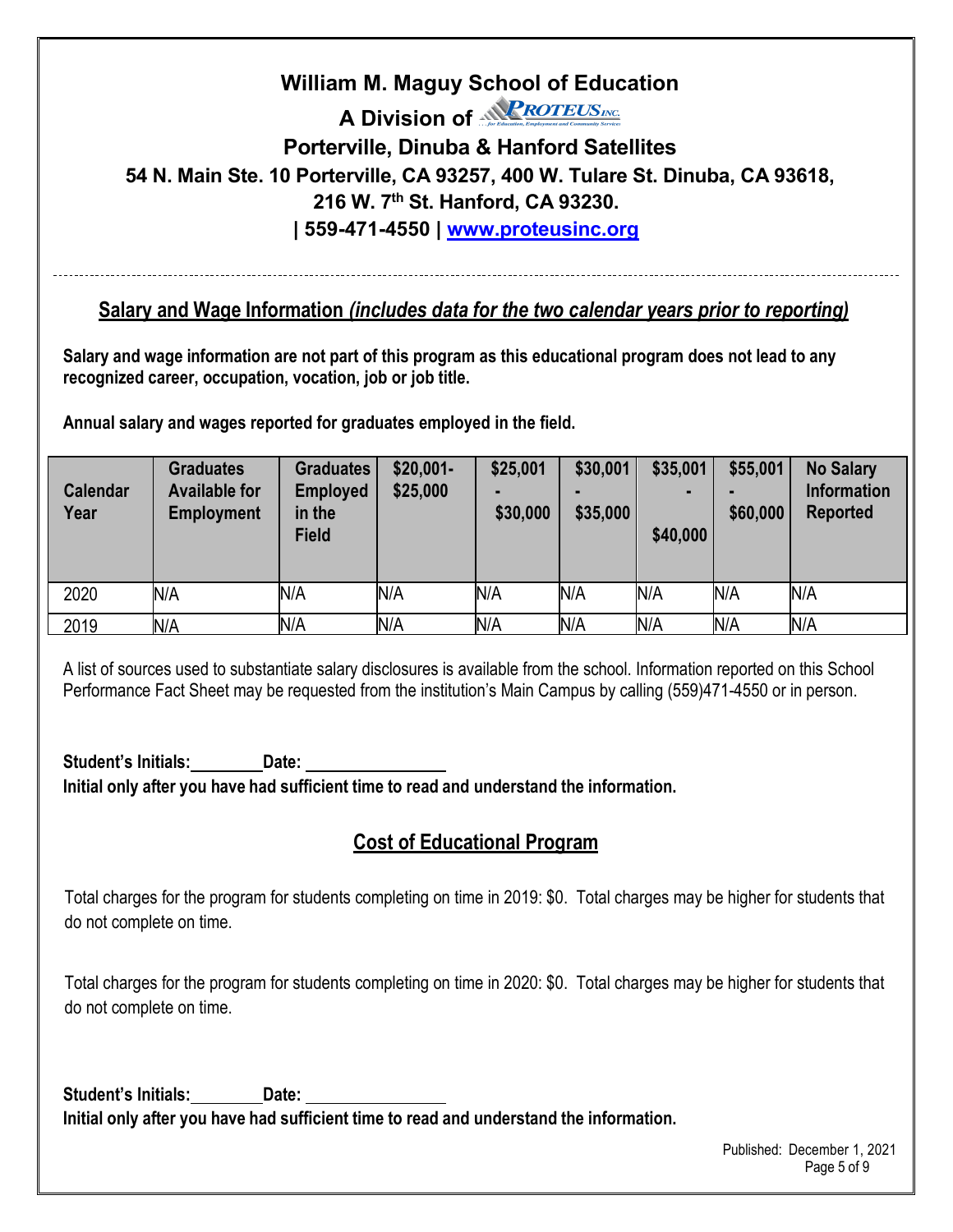**A Division of** *<u>RROTEUSINC*</mark></u>

## **Porterville, Dinuba & Hanford Satellites 54 N. Main Ste. 10 Porterville, CA 93257, 400 W. Tulare St. Dinuba, CA 93618, 216 W. 7th St. Hanford, CA 93230. | 559-471-4550 | [www.proteusinc.org](http://www.proteusinc.org/)**

**FEDERAL FINANCIAL AID PROGRAMS:**

Students at William M. Maguy School of Education are not eligible for federal student loans. This institution does not meet the U.S. Department of Education criteria that would allow its students to participate in federal student aid programs.

**Student's Initials: Date: Initial only after you have had sufficient time to read and understand the information.**

This fact sheet is filed with the Bureau for Private Postsecondary Education. Regardless of any information you may have relating to completion rates, placement rates, starting salaries, or license exam passage rates, this fact sheet contains the information as calculated pursuant to state law.

Any questions a student may have regarding this fact sheet that have not been satisfactorily answered by the institution may be directed to the Bureau for Private Postsecondary Education at 1747 N. Market Blvd., Suite 225, Sacramento, CA 95834, [www.bppe.ca.gov,](http://www.bppe.ca.gov/) toll-free telephone number (888) 370-7589 or by fax (916) 263-1897.

Student Name – Print

Student Signature Date Date Controllers and Date Date Date

School Official Date Control of the Control of the Date Date Date

 Published: December 1, 2021 Page 6 of 9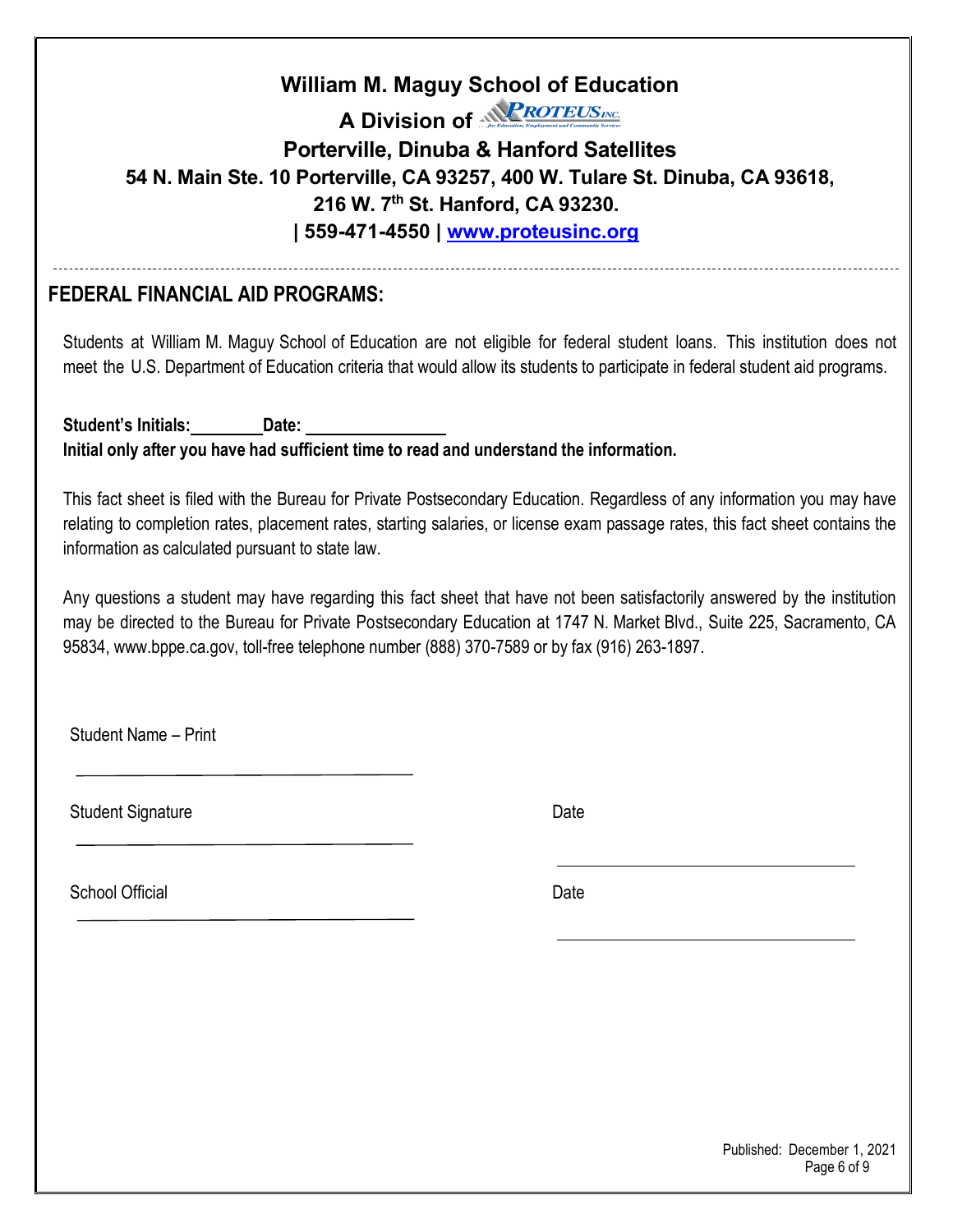**A Division of** *<u>RROTEUSINC*</del></u>

**Porterville, Dinuba & Hanford Satellites 54 N. Main Ste. 10 Porterville, CA 93257, 400 W. Tulare St. Dinuba, CA 93618, 216 W. 7th St. Hanford, CA 93230. | 559-471-4550 | [www.proteusinc.org](http://www.proteusinc.org/)**

### **Definitions**

- "Number of Students Who Began the Program" means the number of students who began a program who were scheduled to complete the program within 100% of the published program length within the reporting calendar year and excludes all students who cancelled during the cancellation period.
- "Students Available for Graduation" is the number of students who began the program minus the number of students who have died, been incarcerated, or been called to active military duty.
- "Number of On-time Graduates" is the number of students who completed the program within 100% of the published program length within the reporting calendar year.
- "On-time Completion Rate" is the number of on-time graduates divided by the number of students available for graduation.
- "150% Graduates" is the number of students who completed the program within 150% of the program length (includes on-time graduates).
- "150% Completion Rate" is the number of students who completed the program in the reported calendar year within 150% of the published program length, including on-time graduates, divided by the number of students available for graduation.
- "Graduates Available for Employment" means the number of graduates minus the number of graduates unavailable for employment.
- "Graduates Unavailable for Employment" means the graduates who, after graduation, die, become incarcerated, are called to active military duty, are international students that leave the United States or do not have a visa allowing employment in the United States, or are continuing their education in an accredited or bureau-approved postsecondary institution.
- "Graduates Employed in the Field" means graduates who beginning within six months after a student completes the applicable educational program are gainfully employed, whose employment has been reported, and for whom the institution has documented verification of employment. For occupations for which the state requires passing an examination, the six months period begins after the announcement of the examination results for the first examination available after a student completes an applicable educational program.
- "Placement Rate Employed in the Field" is calculated by dividing the number of graduates gainfully employed in the field by the number of graduates available for employment.
- "Number of Graduates Taking Exam" is the number of graduates who took the first available exam in the reported calendar year.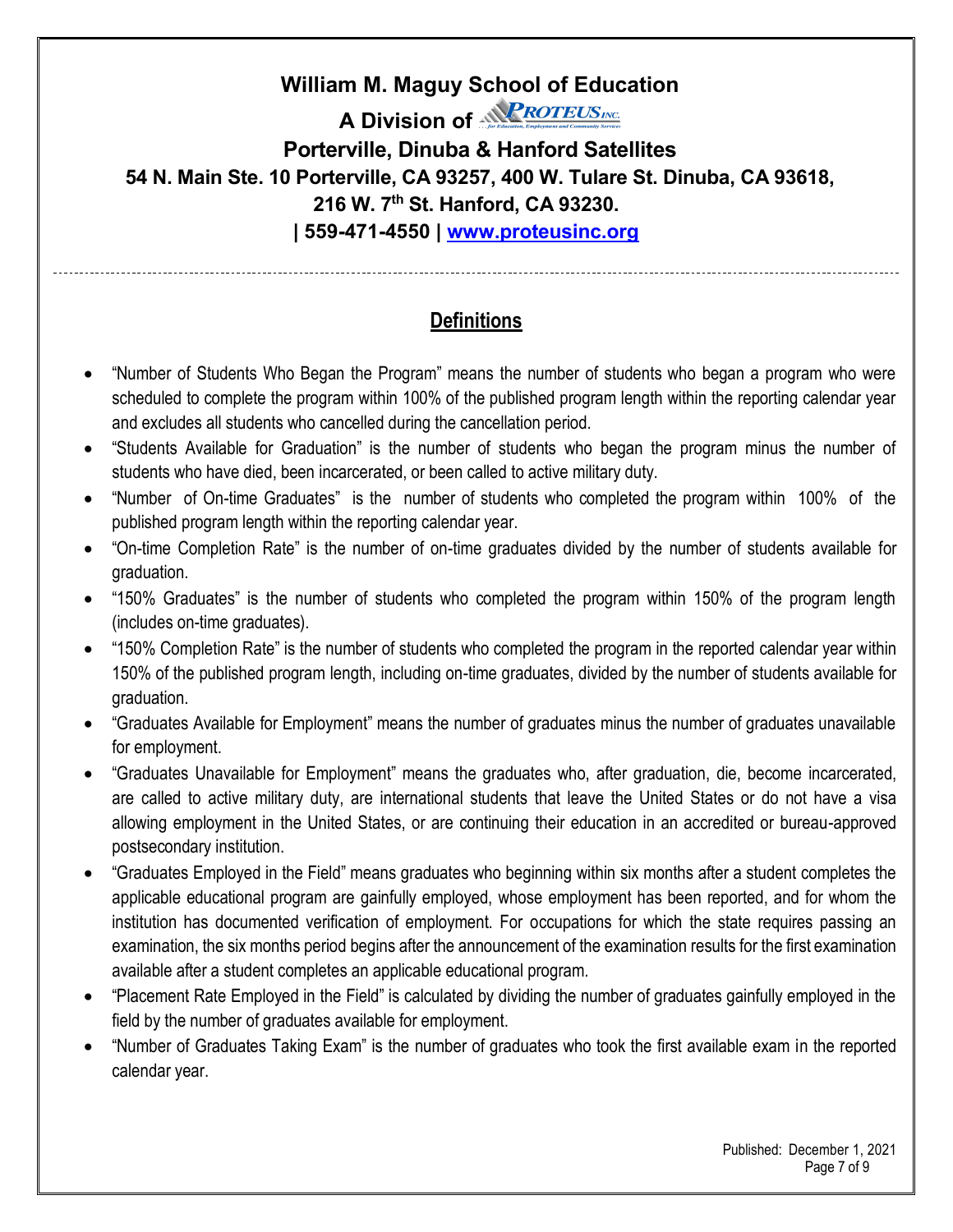## **William M. Maguy School of Education A Division of NPROTEUS**ME **Porterville, Dinuba & Hanford Satellites 54 N. Main Ste. 10 Porterville, CA 93257, 400 W. Tulare St. Dinuba, CA 93618, 216 W. 7th St. Hanford, CA 93230. | 559-471-4550 | [www.proteusinc.org](http://www.proteusinc.org/)**

- "First Available Exam Date" is the date for the first available exam after a student completed a program.
- "Passage Rate" is calculated by dividing the number of graduates who passed the exam by the number of graduates who took the reported licensing exam.
- "Number Who Passed First Available Exam" is the number of graduates who took and passed the first available licensing exam after completing the program.
- "Salary" is as reported by graduate or graduate's employer.
- "No Salary Information Reported" is the number of graduates for whom, after making reasonable attempts, the school was not able to obtain salary information.